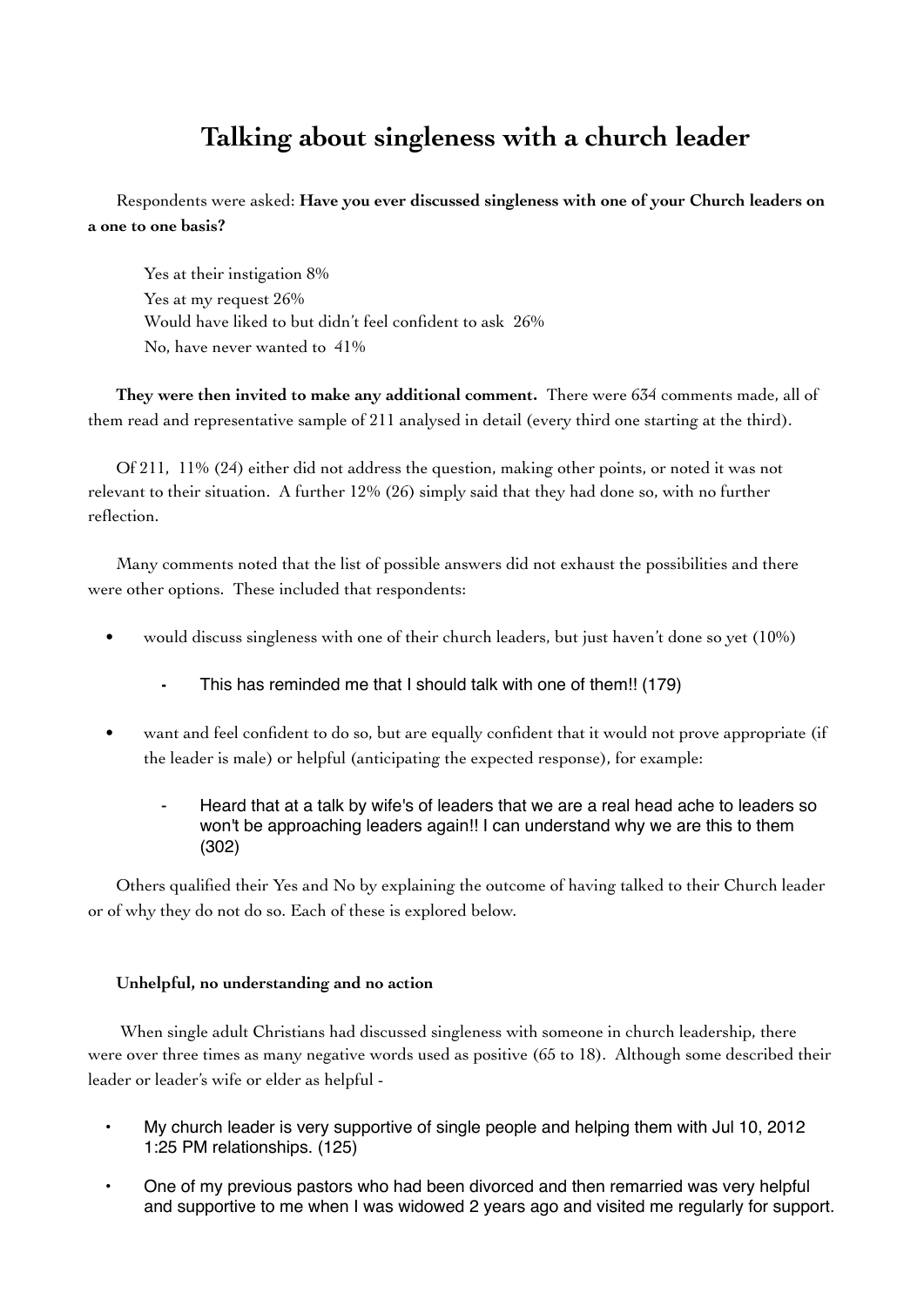This was unusual - on the whole most churches don't know how to address it and at best would be helping you to cope rather than suggesting that there are any alternatives for the future. (152)

- My pastor and his wife have both encouraged me and prayed for me. I recently had my heart broken, and my pastor's wife in particular has been supportive. (379)
- the word most often described for their their experience was unhelpful, for example:
- Massively unhelpful. He told me that maybe getting married and having children wasn't going to happen for me and that I should look into adopting as a single person. I was only 30 at the time! It was the worst experience of pastoral care that I have ever experienced. (15)
- They weren't very helpful...their answers always began with "well, when i met my wife".....or "before i met my husband..." (25)

The most commonly used word thereafter was 'no understanding':

- They just don't understand, or don't want to understand that hope deferred makes the heart grow sick. We all have needs even the Apostle Paul recognised this, the leadership often simply ignore the problem and hope that it will go away. (129)
- My church leader married at 21, so while sympathetic there was little understanding of the difficulties. (213)

This was followed closely by 'no action':

- There was a talk on sex at church which I said I found quite difficult. Spoke to leader about that and he said we need to do something for singles... 6 months later he has not followed up on suggestion. (565)
- They were uncomfortable, listened, but took NO action. Pretend they want change and agree, but never do anything about it. (555)
- My vicar listened and had some wise advice but it doesn't seem to permeate to the church plans and policies. (274)

There were many stories of which the following are illustrative:

- My Church leader said that he was aware that my husband had left me, that was a year ago, he has never contacted me since, has not approached me when I have been at Church, never made eye contact. Leprosy comes to mind. (56)
- Was given the usual scripture about waiting for God's timing but little about how to wait well. (244)
- I was told my feelings of isolation were nonsense! (460)
- I occasionally mention the loneliness. My church leader looks scared and lost. (613)
- They questioned my sexuality i.e .whether I was gay and that being my reason for being single, which was not very sensitive or helpful! (246)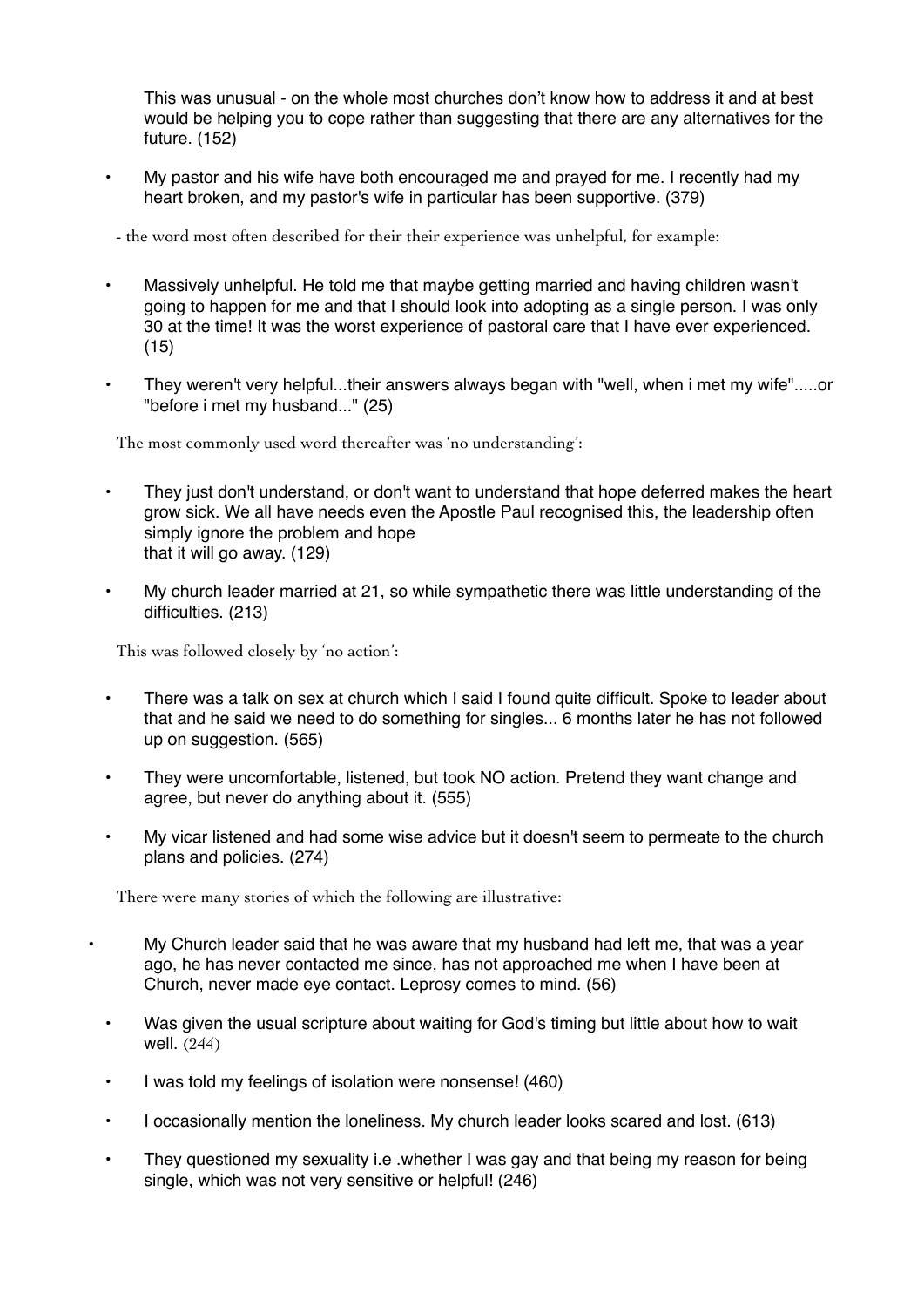- Yes. I got told 'some people are mothers, some people are teachers, some people are Pastors and some people just work long hours to provide for the Church'. Guess which one he had me labelled as?! (513)
- Some of them will try to understand, but most church leaders married very early in life and don't have a clue! Some get angry (as a guy, I should be taking my responsibility more seriously and finding myself a wife - why am I "messing about"); some are patronising, treating me like a 13 year old; most just glaze over and act like I'm not there trying to talk to them (369)
- Some of the leaders' (older men) views are that if you are single it is because you are a) inadequate b) gay, c) too picky or d) asexual (366)

## **Reasons for not speaking to their church leader**

The reasons for wanting to speak to a church leader but not doing so included:

- Not confident in raising issue
- Not confident in that the leaders not in a position to understand or empathise or take action
- They're male and or married not appropriate to advise single women
- Not confident they would be helpful because one could anticipate the kind of response would receive

The largest number of reasons given in the comments related to expecting leaders to have no understanding or interest in their situation (33). Of these one third explicitly mentioned that leaders were male and/or married and so would not understand a single woman's situation.

- None of these answers is correct for me. I have not discussed singleness with one of the church leaders on a one to one basis, but this was not because I did not want to, nor because I didn't feel confident to ask. The real reason I have not discussed it is because I doubt they could help me very much. All the ministers I know are married, so what exactly would they know about being single? (101)
- No, there's nobody I really feel would be able to help me. (535)
- Very difficult to have a one-on-one conversation with a church leader (all of whom are male) when I am a single female (416)
- My Church leaders are fantastic but all male so as a single female would not necessarily feel comfortable discussing relationship issues with them. (578)

On the personal front, 10 said that they had no need to do so or issues to discuss. A further 8 qualifying this by explaining that they talked to their friends so saw no need to address it with leaders. 7 reported being embarrassed that they were single and felt if they were to discuss it that they would appear not to trust God.

- I think if I wanted to then I could ask and they would provide the guidance and point the way but it's never been an issue. (45)
- I would feel selfish and self-pitying to talk to a Church leader about how desperate I feel being single, how sad I am not to have children and the fear that I am running out of time. I am afraid that the Church would frown upon such self-indulgent thoughts. (479)